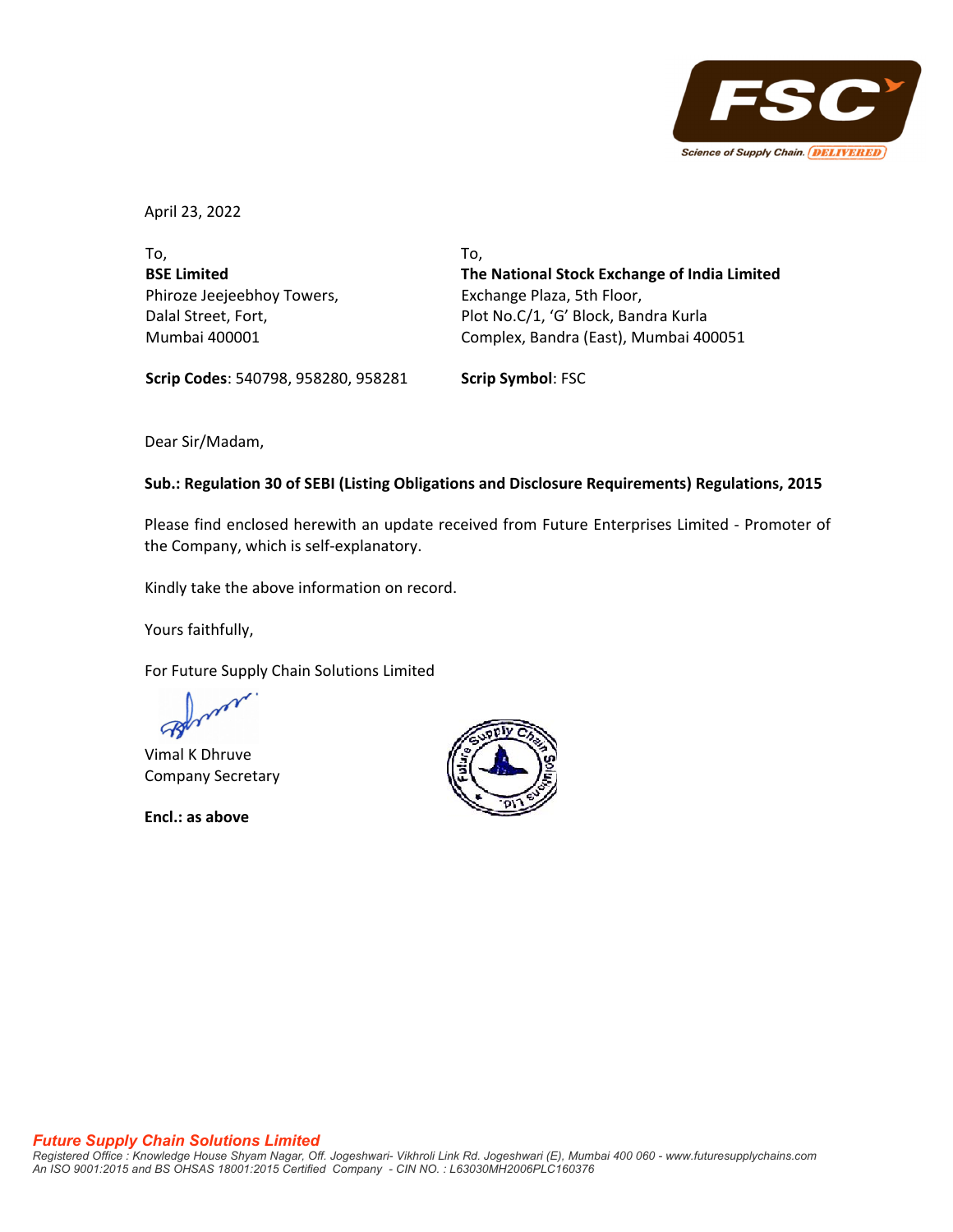April 22, 2022



To, Corporate Relationship Department (CRD) **BSE Limited,** Phiroze Jeejeebhoy Towers, Dalal Street. Mumbai - 400 001

Listing Department **National Stock Exchange of India Limited** Exchange Plaza, Bandra - Kurla Complex Bandra (East), Mumbai - 400 051

**Scrip Code: 523574 / 570002**

**Scrip Symbol: FEL / FELDVR**

**Debt Scrip Code: 954328-30-40-43 / 955101-141-373-456-749-750-957-958 / 956012-13 / 956243-268-69 / 956310-11 / 956954-55 / 957077-263-264-711-712-713 / 957875-76-89 / 958303-04 / 958501-502-841-842**

Dear Sir / Madam,

# **Ref.: Intimation under Regulation 30 and other applicable regulations of Securities and Exchange Board of India (Listing Obligations & Disclosure Requirements) Regulations, 2015 ("SEBI Listing Regulations")**

# **Sub.: Updates on payment of obligations under One Time Resolution Plan (OTR Plan)**

In furtherance to our letters dated 24th March, 2022, 29th March, 2022 and 1st April, 2022 we would like inform that as provided in the Framework Agreement dated 23rd April, 2021 ("the Agreement"), the Company was required to pay an aggregate amount of Rs. 2911.51 crore ("Obligations") to various consortium banks and lenders (who are parties to the Agreement) between 23rd March, 2022 to 31st March, 2022 ("Due Dates").

We would like to inform that the Company was unable to discharge the above Obligations to Banks / Lenders under the review period of 30 days, as the Company was not able to complete the monetisation of the specified investments as contemplated in OTR Plan (as defined the said Agreement), on Due Dates..

As required under SEBI Circular No. SEBI/HO/CFD/CMD1/CIR/P/2019/140 dated 21st November, 2019, the details are given as Annexure "A-1" and Annexure "A-2" to this letter.

The above is for your information and record, please.

Thanking you,

Yours faithfully,

**For Future Enterprises Limited**

**Deepak Tanna Company Secretary**

**Encl: as above**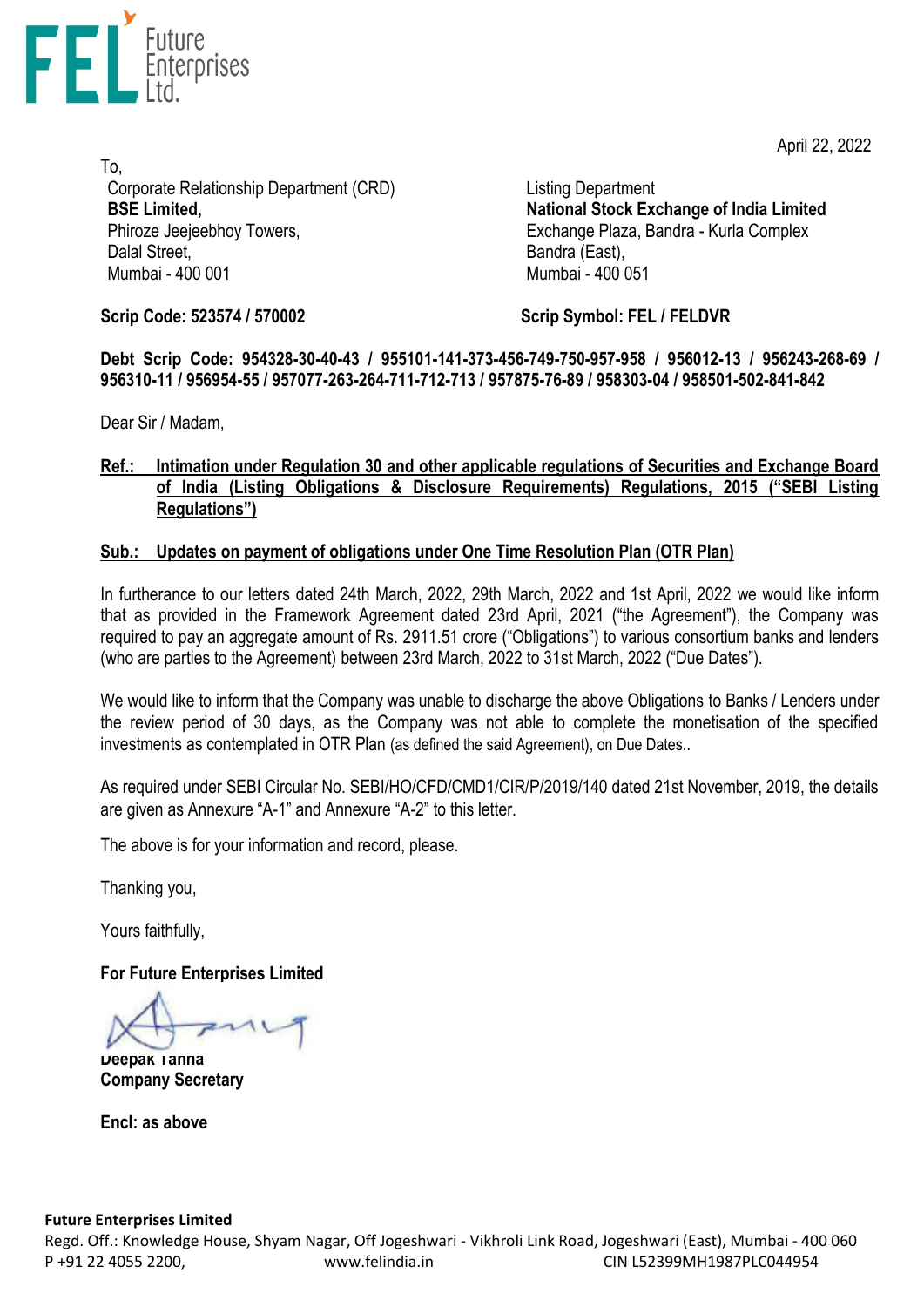#### **Annexure A-1 -- For Loans including revolving facilities like Cash Credit from Banks/ Financial Institutions**

**Name of Listed Entity - Future Enterprises Limited**

**Date of Disclosure - 22.04.2022**

**Further details required to be given is stated in tables given hereunder**

| 9% to 10.30%<br>CC, WCDL, WCTL, FITL<br>31-Mar-22<br>81.27<br>1.30<br>82.57<br>Axis Bank<br>Principal & interest<br>17 months<br>Secured<br>FITL<br>3.91<br>9.00%<br>0.03<br><b>Bank of Baroda</b><br>Principal<br>31-Mar-22<br>3.94 17 months<br>Secured<br>78.67<br>Bank of India<br>WCTL 3 & FITL<br>9.00%<br>0.60<br>Principal<br>31-Mar-22<br>79.27<br>17 months<br>Secured<br>WCTL <sub>3</sub><br>12.72<br>9.00%<br><b>Bank of Maharashtra</b><br>Principal<br>31-Mar-22<br>0.10<br>12.82 17 months<br>Unsecured<br>CC, WCDL, WCTL, STL, FITL<br>175.27<br>Canara Bank<br>Principal & interest<br>31-Mar-22<br>9% to 11%<br>1.46<br>176.74 17 months<br>Secured<br>180.22<br>Canara Bank<br>31-Mar-22<br>9.00%<br>1.40<br>181.62 17 months<br>WCTL, FITL<br>Principal<br>Unsecured<br><b>Canbank Factors Limited</b><br>WCTL <sub>3</sub><br>9.16<br>9.00%<br>0.07<br>Principal<br>31-Mar-22<br>9.23 17 months<br>Unsecured<br>CC, WCDL, TL. WCTL, FITL<br>199.59<br>7.6% to 10.55%<br>2.47<br>Central Bank of India<br>Principal & interest<br>31-Mar-22<br>202.06 17 months<br>Secured<br>WCTL <sub>3</sub><br>31-Mar-22<br>2.36<br>9.00%<br>0.02<br><b>CSB Bank Limited</b><br>2.38 17 months<br>Principal<br>Unsecured<br>31-Mar-22<br>11.63<br>9% to 11.30%<br>0.67<br>DBS bank (E-LVB)<br>CC, FITL, WCTL<br>Principal & Interest<br>12.30 17 months<br>Secured<br>TL, FITL<br>5.75<br>0.36<br>Dhanlaxmi Bank<br>Principal & Interest<br>31-Mar-22<br>9% to 11%<br>$6.11$ 17 months<br>Secured<br>124.79<br>4377.82<br>6778.29<br><b>HDFC Bank</b><br>CC, STL, FITL<br>Principal & Interest<br>31-Mar-22<br>9% to 10.25%<br>0.15<br>124.93 17 months<br>Unsecured<br><b>IDBI Bank</b><br>TL, FITL<br>Principal & Interest<br>31-Mar-22<br>83.85<br>9% to 11.20%<br>2.16<br>86.01 17 months<br>Secured<br><b>Indian Bank</b><br>TL, FITL<br>Principal & Interest<br>31-Mar-22<br>179.51<br>9% to 10.50%<br>2.51<br>182.02 17 months<br>Secured<br><b>Indian Overseas Bank</b><br>CC, FITL, WCTL<br>74.98<br>9% to 10.30%<br>0.95<br>Principal & Interest<br>31-Mar-22<br>75.93 17 months<br>Secured<br><b>STL</b><br>23-Mar-22<br>90.83<br>11.00%<br>0.63<br>91.46 17 months<br><b>Punjab National Bank</b><br>Principal<br>Secured<br>FITL<br>28-Mar-22<br>3.27<br>10.30%<br>0.03<br>3.30 17 months<br>Punjab National Bank<br>Principal<br>Secured<br>CC, FITL, STL, WCTL<br>84.72<br>9% to 11%<br><b>Punjab National Bank</b><br>Principal & Interest<br>31-Mar-22<br>1.39<br>86.11<br>17 months<br>Secured<br>WCTL <sub>3</sub><br>9.00%<br>3.54<br>0.03<br><b>SBI Global Factors Limited</b><br>31-Mar-22<br>3.57 17 months<br>Unsecured<br>Principal<br>9% to 10.60%<br>South Indian Bank<br>CC, WCDL, FITL, WCTL<br>Principal & interest<br>31-Mar-22<br>46.38<br>1.10<br>47.48 17 months<br>Secured<br>FITL - NCD<br>128.86<br>31-Mar-22<br>9.00%<br>0.98<br>129.84 17 months<br>State Bank of India<br>Principal<br>Secured<br>FITL - NCD<br>31-Mar-22<br>49.10<br>9.00%<br>0.38<br>Union Bank of India<br>Principal<br>49.47 17 months<br>Secured<br>116.16<br>Union Bank of India<br>FITL, WCTL<br>31-Mar-22<br>9.00%<br>0.89<br>117.05 17 months<br>Unsecured<br>Principal<br><b>Total</b><br>1,746.54<br>19.65<br>1,766.20<br>4,377.82 | <b>Name of Lending</b><br><b>Institution/Bank</b> | Facility | <b>Nature of Obligation</b> | Date of<br><b>Default</b> | Principal<br>(in INR<br>Crores) | <b>Rate of Interest</b><br>(%) | <b>Interest</b><br>(in INR<br>Crores) | Total (in<br><b>INR</b><br>Crores) | Tenure (in<br>$months*$ ) | Secured/<br><b>Unsecured</b> | <b>Total</b><br>amount of<br>outstandin<br>q<br>borrowings<br>from<br>Banks/<br><b>Financial</b><br>Institutions<br>(in INR<br>Crores)<br><b>Total</b> | financial<br>Indebtedne<br>ss of the<br>listed<br>entity<br>including<br>Short-term<br>and<br>longterm<br>debt (in<br><b>INR</b><br>Crores) |
|----------------------------------------------------------------------------------------------------------------------------------------------------------------------------------------------------------------------------------------------------------------------------------------------------------------------------------------------------------------------------------------------------------------------------------------------------------------------------------------------------------------------------------------------------------------------------------------------------------------------------------------------------------------------------------------------------------------------------------------------------------------------------------------------------------------------------------------------------------------------------------------------------------------------------------------------------------------------------------------------------------------------------------------------------------------------------------------------------------------------------------------------------------------------------------------------------------------------------------------------------------------------------------------------------------------------------------------------------------------------------------------------------------------------------------------------------------------------------------------------------------------------------------------------------------------------------------------------------------------------------------------------------------------------------------------------------------------------------------------------------------------------------------------------------------------------------------------------------------------------------------------------------------------------------------------------------------------------------------------------------------------------------------------------------------------------------------------------------------------------------------------------------------------------------------------------------------------------------------------------------------------------------------------------------------------------------------------------------------------------------------------------------------------------------------------------------------------------------------------------------------------------------------------------------------------------------------------------------------------------------------------------------------------------------------------------------------------------------------------------------------------------------------------------------------------------------------------------------------------------------------------------------------------------------------------------------------------------------------------------------------------------------------------------------------------------------------------------------------------------------------------------------------------------------------------------------------------------------------------------------------------|---------------------------------------------------|----------|-----------------------------|---------------------------|---------------------------------|--------------------------------|---------------------------------------|------------------------------------|---------------------------|------------------------------|--------------------------------------------------------------------------------------------------------------------------------------------------------|---------------------------------------------------------------------------------------------------------------------------------------------|
|                                                                                                                                                                                                                                                                                                                                                                                                                                                                                                                                                                                                                                                                                                                                                                                                                                                                                                                                                                                                                                                                                                                                                                                                                                                                                                                                                                                                                                                                                                                                                                                                                                                                                                                                                                                                                                                                                                                                                                                                                                                                                                                                                                                                                                                                                                                                                                                                                                                                                                                                                                                                                                                                                                                                                                                                                                                                                                                                                                                                                                                                                                                                                                                                                                                                |                                                   |          |                             |                           |                                 |                                |                                       |                                    |                           |                              |                                                                                                                                                        |                                                                                                                                             |
|                                                                                                                                                                                                                                                                                                                                                                                                                                                                                                                                                                                                                                                                                                                                                                                                                                                                                                                                                                                                                                                                                                                                                                                                                                                                                                                                                                                                                                                                                                                                                                                                                                                                                                                                                                                                                                                                                                                                                                                                                                                                                                                                                                                                                                                                                                                                                                                                                                                                                                                                                                                                                                                                                                                                                                                                                                                                                                                                                                                                                                                                                                                                                                                                                                                                |                                                   |          |                             |                           |                                 |                                |                                       |                                    |                           |                              |                                                                                                                                                        |                                                                                                                                             |
|                                                                                                                                                                                                                                                                                                                                                                                                                                                                                                                                                                                                                                                                                                                                                                                                                                                                                                                                                                                                                                                                                                                                                                                                                                                                                                                                                                                                                                                                                                                                                                                                                                                                                                                                                                                                                                                                                                                                                                                                                                                                                                                                                                                                                                                                                                                                                                                                                                                                                                                                                                                                                                                                                                                                                                                                                                                                                                                                                                                                                                                                                                                                                                                                                                                                |                                                   |          |                             |                           |                                 |                                |                                       |                                    |                           |                              |                                                                                                                                                        |                                                                                                                                             |
|                                                                                                                                                                                                                                                                                                                                                                                                                                                                                                                                                                                                                                                                                                                                                                                                                                                                                                                                                                                                                                                                                                                                                                                                                                                                                                                                                                                                                                                                                                                                                                                                                                                                                                                                                                                                                                                                                                                                                                                                                                                                                                                                                                                                                                                                                                                                                                                                                                                                                                                                                                                                                                                                                                                                                                                                                                                                                                                                                                                                                                                                                                                                                                                                                                                                |                                                   |          |                             |                           |                                 |                                |                                       |                                    |                           |                              |                                                                                                                                                        |                                                                                                                                             |
|                                                                                                                                                                                                                                                                                                                                                                                                                                                                                                                                                                                                                                                                                                                                                                                                                                                                                                                                                                                                                                                                                                                                                                                                                                                                                                                                                                                                                                                                                                                                                                                                                                                                                                                                                                                                                                                                                                                                                                                                                                                                                                                                                                                                                                                                                                                                                                                                                                                                                                                                                                                                                                                                                                                                                                                                                                                                                                                                                                                                                                                                                                                                                                                                                                                                |                                                   |          |                             |                           |                                 |                                |                                       |                                    |                           |                              |                                                                                                                                                        |                                                                                                                                             |
|                                                                                                                                                                                                                                                                                                                                                                                                                                                                                                                                                                                                                                                                                                                                                                                                                                                                                                                                                                                                                                                                                                                                                                                                                                                                                                                                                                                                                                                                                                                                                                                                                                                                                                                                                                                                                                                                                                                                                                                                                                                                                                                                                                                                                                                                                                                                                                                                                                                                                                                                                                                                                                                                                                                                                                                                                                                                                                                                                                                                                                                                                                                                                                                                                                                                |                                                   |          |                             |                           |                                 |                                |                                       |                                    |                           |                              |                                                                                                                                                        |                                                                                                                                             |
|                                                                                                                                                                                                                                                                                                                                                                                                                                                                                                                                                                                                                                                                                                                                                                                                                                                                                                                                                                                                                                                                                                                                                                                                                                                                                                                                                                                                                                                                                                                                                                                                                                                                                                                                                                                                                                                                                                                                                                                                                                                                                                                                                                                                                                                                                                                                                                                                                                                                                                                                                                                                                                                                                                                                                                                                                                                                                                                                                                                                                                                                                                                                                                                                                                                                |                                                   |          |                             |                           |                                 |                                |                                       |                                    |                           |                              |                                                                                                                                                        |                                                                                                                                             |
|                                                                                                                                                                                                                                                                                                                                                                                                                                                                                                                                                                                                                                                                                                                                                                                                                                                                                                                                                                                                                                                                                                                                                                                                                                                                                                                                                                                                                                                                                                                                                                                                                                                                                                                                                                                                                                                                                                                                                                                                                                                                                                                                                                                                                                                                                                                                                                                                                                                                                                                                                                                                                                                                                                                                                                                                                                                                                                                                                                                                                                                                                                                                                                                                                                                                |                                                   |          |                             |                           |                                 |                                |                                       |                                    |                           |                              |                                                                                                                                                        |                                                                                                                                             |
|                                                                                                                                                                                                                                                                                                                                                                                                                                                                                                                                                                                                                                                                                                                                                                                                                                                                                                                                                                                                                                                                                                                                                                                                                                                                                                                                                                                                                                                                                                                                                                                                                                                                                                                                                                                                                                                                                                                                                                                                                                                                                                                                                                                                                                                                                                                                                                                                                                                                                                                                                                                                                                                                                                                                                                                                                                                                                                                                                                                                                                                                                                                                                                                                                                                                |                                                   |          |                             |                           |                                 |                                |                                       |                                    |                           |                              |                                                                                                                                                        |                                                                                                                                             |
|                                                                                                                                                                                                                                                                                                                                                                                                                                                                                                                                                                                                                                                                                                                                                                                                                                                                                                                                                                                                                                                                                                                                                                                                                                                                                                                                                                                                                                                                                                                                                                                                                                                                                                                                                                                                                                                                                                                                                                                                                                                                                                                                                                                                                                                                                                                                                                                                                                                                                                                                                                                                                                                                                                                                                                                                                                                                                                                                                                                                                                                                                                                                                                                                                                                                |                                                   |          |                             |                           |                                 |                                |                                       |                                    |                           |                              |                                                                                                                                                        |                                                                                                                                             |
|                                                                                                                                                                                                                                                                                                                                                                                                                                                                                                                                                                                                                                                                                                                                                                                                                                                                                                                                                                                                                                                                                                                                                                                                                                                                                                                                                                                                                                                                                                                                                                                                                                                                                                                                                                                                                                                                                                                                                                                                                                                                                                                                                                                                                                                                                                                                                                                                                                                                                                                                                                                                                                                                                                                                                                                                                                                                                                                                                                                                                                                                                                                                                                                                                                                                |                                                   |          |                             |                           |                                 |                                |                                       |                                    |                           |                              |                                                                                                                                                        |                                                                                                                                             |
|                                                                                                                                                                                                                                                                                                                                                                                                                                                                                                                                                                                                                                                                                                                                                                                                                                                                                                                                                                                                                                                                                                                                                                                                                                                                                                                                                                                                                                                                                                                                                                                                                                                                                                                                                                                                                                                                                                                                                                                                                                                                                                                                                                                                                                                                                                                                                                                                                                                                                                                                                                                                                                                                                                                                                                                                                                                                                                                                                                                                                                                                                                                                                                                                                                                                |                                                   |          |                             |                           |                                 |                                |                                       |                                    |                           |                              |                                                                                                                                                        |                                                                                                                                             |
|                                                                                                                                                                                                                                                                                                                                                                                                                                                                                                                                                                                                                                                                                                                                                                                                                                                                                                                                                                                                                                                                                                                                                                                                                                                                                                                                                                                                                                                                                                                                                                                                                                                                                                                                                                                                                                                                                                                                                                                                                                                                                                                                                                                                                                                                                                                                                                                                                                                                                                                                                                                                                                                                                                                                                                                                                                                                                                                                                                                                                                                                                                                                                                                                                                                                |                                                   |          |                             |                           |                                 |                                |                                       |                                    |                           |                              |                                                                                                                                                        |                                                                                                                                             |
|                                                                                                                                                                                                                                                                                                                                                                                                                                                                                                                                                                                                                                                                                                                                                                                                                                                                                                                                                                                                                                                                                                                                                                                                                                                                                                                                                                                                                                                                                                                                                                                                                                                                                                                                                                                                                                                                                                                                                                                                                                                                                                                                                                                                                                                                                                                                                                                                                                                                                                                                                                                                                                                                                                                                                                                                                                                                                                                                                                                                                                                                                                                                                                                                                                                                |                                                   |          |                             |                           |                                 |                                |                                       |                                    |                           |                              |                                                                                                                                                        |                                                                                                                                             |
|                                                                                                                                                                                                                                                                                                                                                                                                                                                                                                                                                                                                                                                                                                                                                                                                                                                                                                                                                                                                                                                                                                                                                                                                                                                                                                                                                                                                                                                                                                                                                                                                                                                                                                                                                                                                                                                                                                                                                                                                                                                                                                                                                                                                                                                                                                                                                                                                                                                                                                                                                                                                                                                                                                                                                                                                                                                                                                                                                                                                                                                                                                                                                                                                                                                                |                                                   |          |                             |                           |                                 |                                |                                       |                                    |                           |                              |                                                                                                                                                        |                                                                                                                                             |
|                                                                                                                                                                                                                                                                                                                                                                                                                                                                                                                                                                                                                                                                                                                                                                                                                                                                                                                                                                                                                                                                                                                                                                                                                                                                                                                                                                                                                                                                                                                                                                                                                                                                                                                                                                                                                                                                                                                                                                                                                                                                                                                                                                                                                                                                                                                                                                                                                                                                                                                                                                                                                                                                                                                                                                                                                                                                                                                                                                                                                                                                                                                                                                                                                                                                |                                                   |          |                             |                           |                                 |                                |                                       |                                    |                           |                              |                                                                                                                                                        |                                                                                                                                             |
|                                                                                                                                                                                                                                                                                                                                                                                                                                                                                                                                                                                                                                                                                                                                                                                                                                                                                                                                                                                                                                                                                                                                                                                                                                                                                                                                                                                                                                                                                                                                                                                                                                                                                                                                                                                                                                                                                                                                                                                                                                                                                                                                                                                                                                                                                                                                                                                                                                                                                                                                                                                                                                                                                                                                                                                                                                                                                                                                                                                                                                                                                                                                                                                                                                                                |                                                   |          |                             |                           |                                 |                                |                                       |                                    |                           |                              |                                                                                                                                                        |                                                                                                                                             |
|                                                                                                                                                                                                                                                                                                                                                                                                                                                                                                                                                                                                                                                                                                                                                                                                                                                                                                                                                                                                                                                                                                                                                                                                                                                                                                                                                                                                                                                                                                                                                                                                                                                                                                                                                                                                                                                                                                                                                                                                                                                                                                                                                                                                                                                                                                                                                                                                                                                                                                                                                                                                                                                                                                                                                                                                                                                                                                                                                                                                                                                                                                                                                                                                                                                                |                                                   |          |                             |                           |                                 |                                |                                       |                                    |                           |                              |                                                                                                                                                        |                                                                                                                                             |
|                                                                                                                                                                                                                                                                                                                                                                                                                                                                                                                                                                                                                                                                                                                                                                                                                                                                                                                                                                                                                                                                                                                                                                                                                                                                                                                                                                                                                                                                                                                                                                                                                                                                                                                                                                                                                                                                                                                                                                                                                                                                                                                                                                                                                                                                                                                                                                                                                                                                                                                                                                                                                                                                                                                                                                                                                                                                                                                                                                                                                                                                                                                                                                                                                                                                |                                                   |          |                             |                           |                                 |                                |                                       |                                    |                           |                              |                                                                                                                                                        |                                                                                                                                             |
|                                                                                                                                                                                                                                                                                                                                                                                                                                                                                                                                                                                                                                                                                                                                                                                                                                                                                                                                                                                                                                                                                                                                                                                                                                                                                                                                                                                                                                                                                                                                                                                                                                                                                                                                                                                                                                                                                                                                                                                                                                                                                                                                                                                                                                                                                                                                                                                                                                                                                                                                                                                                                                                                                                                                                                                                                                                                                                                                                                                                                                                                                                                                                                                                                                                                |                                                   |          |                             |                           |                                 |                                |                                       |                                    |                           |                              |                                                                                                                                                        |                                                                                                                                             |
|                                                                                                                                                                                                                                                                                                                                                                                                                                                                                                                                                                                                                                                                                                                                                                                                                                                                                                                                                                                                                                                                                                                                                                                                                                                                                                                                                                                                                                                                                                                                                                                                                                                                                                                                                                                                                                                                                                                                                                                                                                                                                                                                                                                                                                                                                                                                                                                                                                                                                                                                                                                                                                                                                                                                                                                                                                                                                                                                                                                                                                                                                                                                                                                                                                                                |                                                   |          |                             |                           |                                 |                                |                                       |                                    |                           |                              |                                                                                                                                                        |                                                                                                                                             |
|                                                                                                                                                                                                                                                                                                                                                                                                                                                                                                                                                                                                                                                                                                                                                                                                                                                                                                                                                                                                                                                                                                                                                                                                                                                                                                                                                                                                                                                                                                                                                                                                                                                                                                                                                                                                                                                                                                                                                                                                                                                                                                                                                                                                                                                                                                                                                                                                                                                                                                                                                                                                                                                                                                                                                                                                                                                                                                                                                                                                                                                                                                                                                                                                                                                                |                                                   |          |                             |                           |                                 |                                |                                       |                                    |                           |                              |                                                                                                                                                        |                                                                                                                                             |
|                                                                                                                                                                                                                                                                                                                                                                                                                                                                                                                                                                                                                                                                                                                                                                                                                                                                                                                                                                                                                                                                                                                                                                                                                                                                                                                                                                                                                                                                                                                                                                                                                                                                                                                                                                                                                                                                                                                                                                                                                                                                                                                                                                                                                                                                                                                                                                                                                                                                                                                                                                                                                                                                                                                                                                                                                                                                                                                                                                                                                                                                                                                                                                                                                                                                |                                                   |          |                             |                           |                                 |                                |                                       |                                    |                           |                              |                                                                                                                                                        |                                                                                                                                             |
|                                                                                                                                                                                                                                                                                                                                                                                                                                                                                                                                                                                                                                                                                                                                                                                                                                                                                                                                                                                                                                                                                                                                                                                                                                                                                                                                                                                                                                                                                                                                                                                                                                                                                                                                                                                                                                                                                                                                                                                                                                                                                                                                                                                                                                                                                                                                                                                                                                                                                                                                                                                                                                                                                                                                                                                                                                                                                                                                                                                                                                                                                                                                                                                                                                                                |                                                   |          |                             |                           |                                 |                                |                                       |                                    |                           |                              |                                                                                                                                                        | 6,778.29                                                                                                                                    |

*Above data is based on the Framework Agreement, subject to reconciliation with each lender.*

*\* From Date of Invocation date i.e. 27th October 2020*